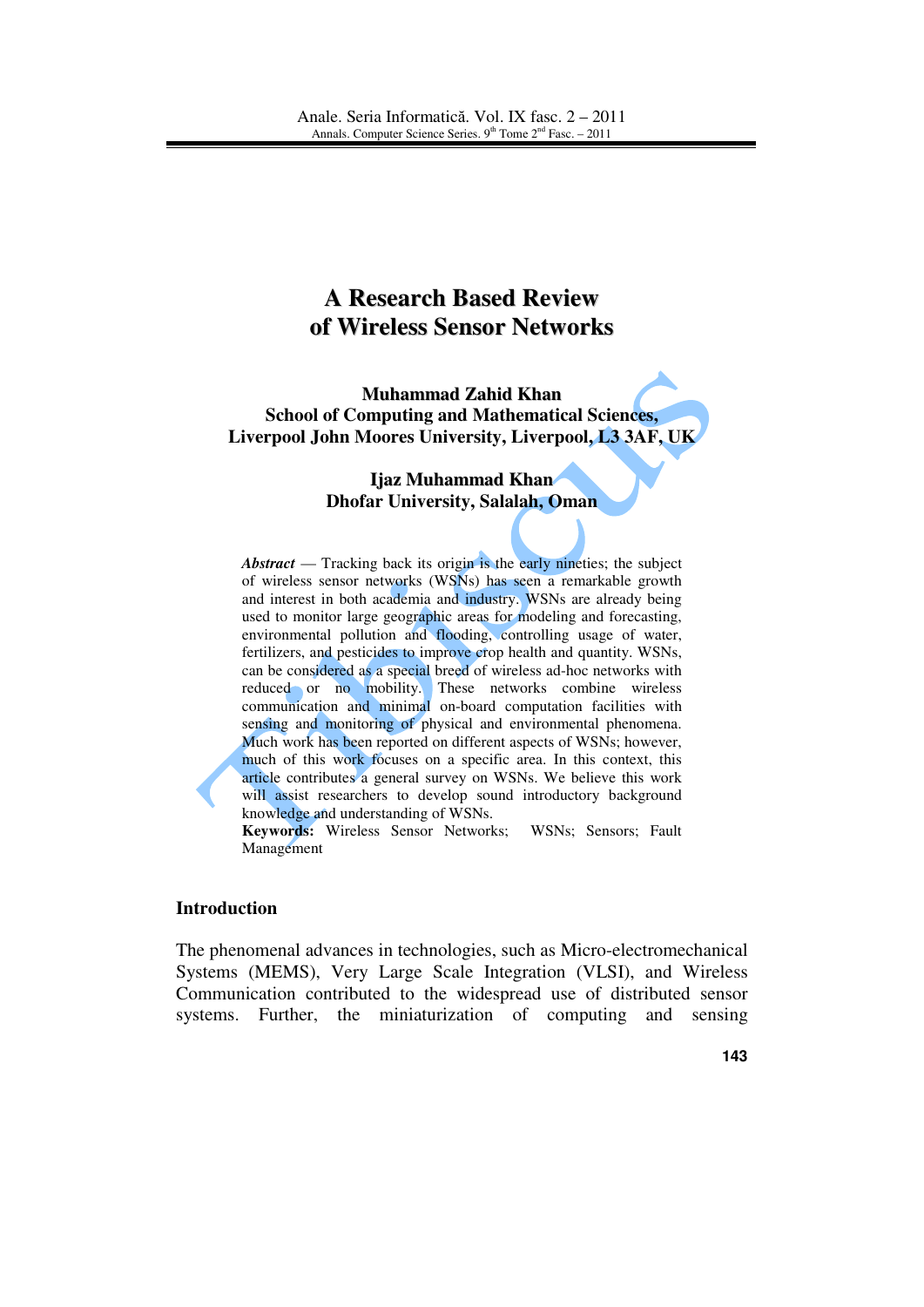technologies, and their integration enables the development of tiny, lowpower, and low-cost sensors, actuators and controller. Embedded computing systems continue to find applications in an increasing number of areas. For example, as these systems are highly demanded in the military domain for defence and aerospace system, there is also an increasing focus on these systems in the civil domain to monitor and protect critical infrastructure (such as bridges and tunnels), the national power grid, and pipeline infrastructure. Such wireless networks of distributed sensor nodes are commonly known as Wireless Sensor Networks (WSNs). WSNs take network formation concepts from mobile ad-hoc network. Mobile ad-hoc network is the collection of mobile nodes establishing network without requiring any supporting infrastructure [A+02c, A+08].

In WSNs, small sizes, low-cost wireless devices have embedded onboard radio transceiver, micro-controller, memory, power supply and the actual sensors. All these components together in a single device form a socalled wireless S*ensor node* or simply a *Sensor*. Sensor links the physical world with the digital world by capturing, interacting and revealing realworld phenomenon and converting these into a form that can be stored, processed, analyzed and further acted upon. Integrated into various devices, machines, and environments, sensor devices provide tremendous societal benefits. For example, they can help to monitor and avoid catastrophic infrastructure failures, conserve precious natural resources, increase productivity, enhance national security, and enable new applications such as smart homes and smart cities technologies.

A typical WSN is composed of a large number of sensor nodes and a *Sink* or *Base-station*. Sink can be a computer, laptop or a sensor node. It is a powerful data processing and storage centre and serves as an access point for human interfaces (e.g. link through the Internet to Satellite). Sensor nodes are usually scattered in a sensor field, and each sensor has a capability to collect data and route back to the Sink and then forward it to the remote user on request. The position of a sensor node does not need to be engineered or pre-determined, which allows random deployment in inaccessible or hostile terrains such as disaster-relief operations [A+02a]. Figure 1, it shows a typical functional architecture of a WSN.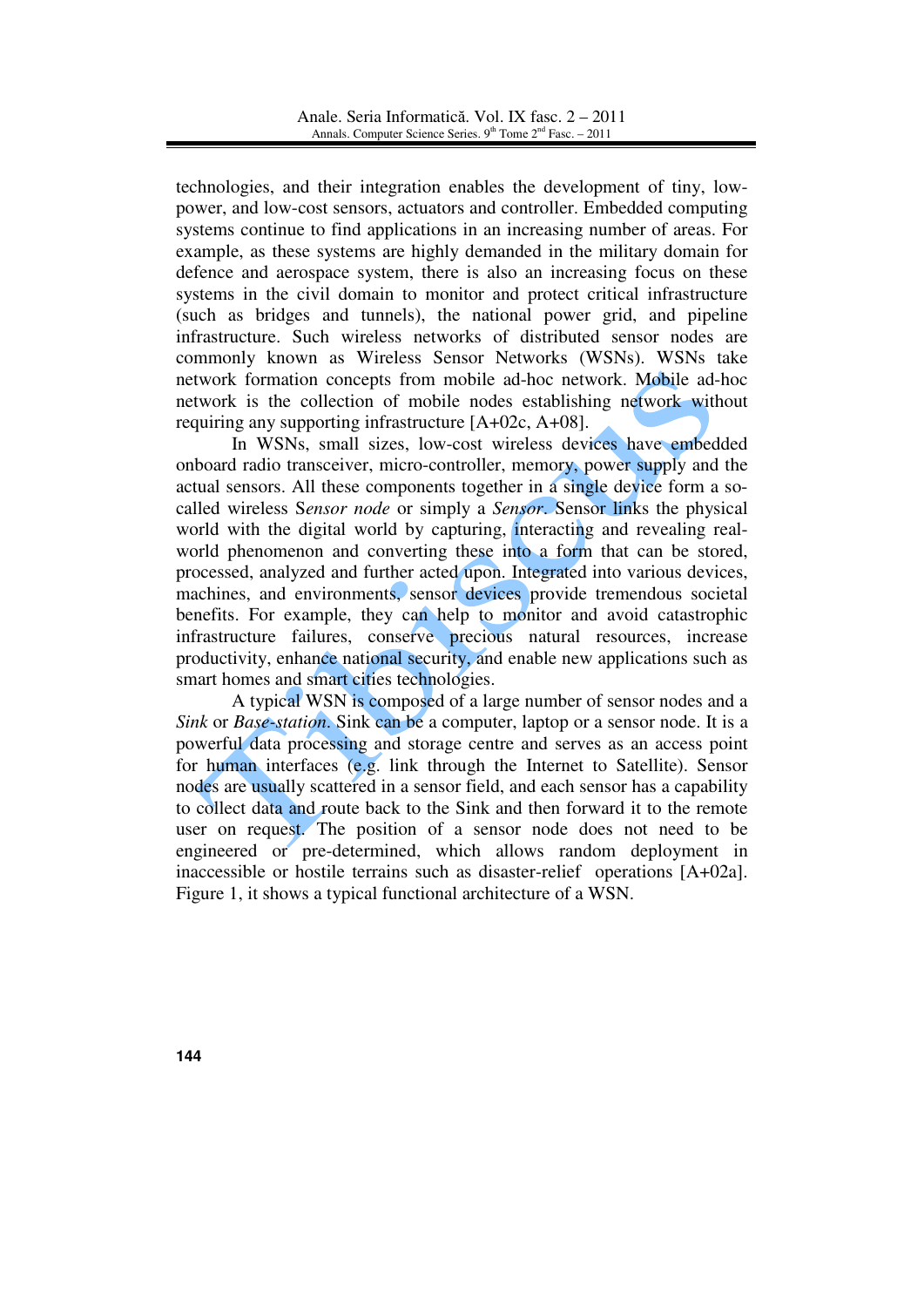

**Figure 1. Typical functional architecture of a WSN**

WSNs have different communication patterns for different applications according to their requirements. The most common patterns include:

- Sensor node to sink communication, e.g., sensor readings and specific alerts.
- Sink to sensor node communication, e.g., data requests and control information.
- Sink to all sensor nodes, e.g., routing beacons, queries or reconfiguration of the network.
- Communication among a group of sensor nodes, e.g. a node to all its neighbours.

**Sensor Node -** Sensor nodes are capable of interacting with their environment through various sensors<sup>1</sup>; aggregate and process information locally, and communicate this information wirelessly with their neighbor sensor nodes. Therefore, a wireless sensor node has not only a sensing component, but also have on-board processing, communication, and storage capabilities with limited power supply. A basic sensor node comprises of five main components, see Figure. 2 (a), [Kri05, KW05]: Micro-Controller or Processing Unit, Memory Unit, Sensors Unit, Radio Transceiver and Power Supply Unit. All these sub units may need to be fit in match box size module. The required size may be smaller than a cubic centimeter, see Figure. 2 (b), a Mica2dot sensor node is small as the size of a coin.

 $\overline{a}$ 

 $<sup>1</sup>$  Sensors here referrers to the physical hardware interface of a sensor node. It should not be confused</sup> with the sensor node device.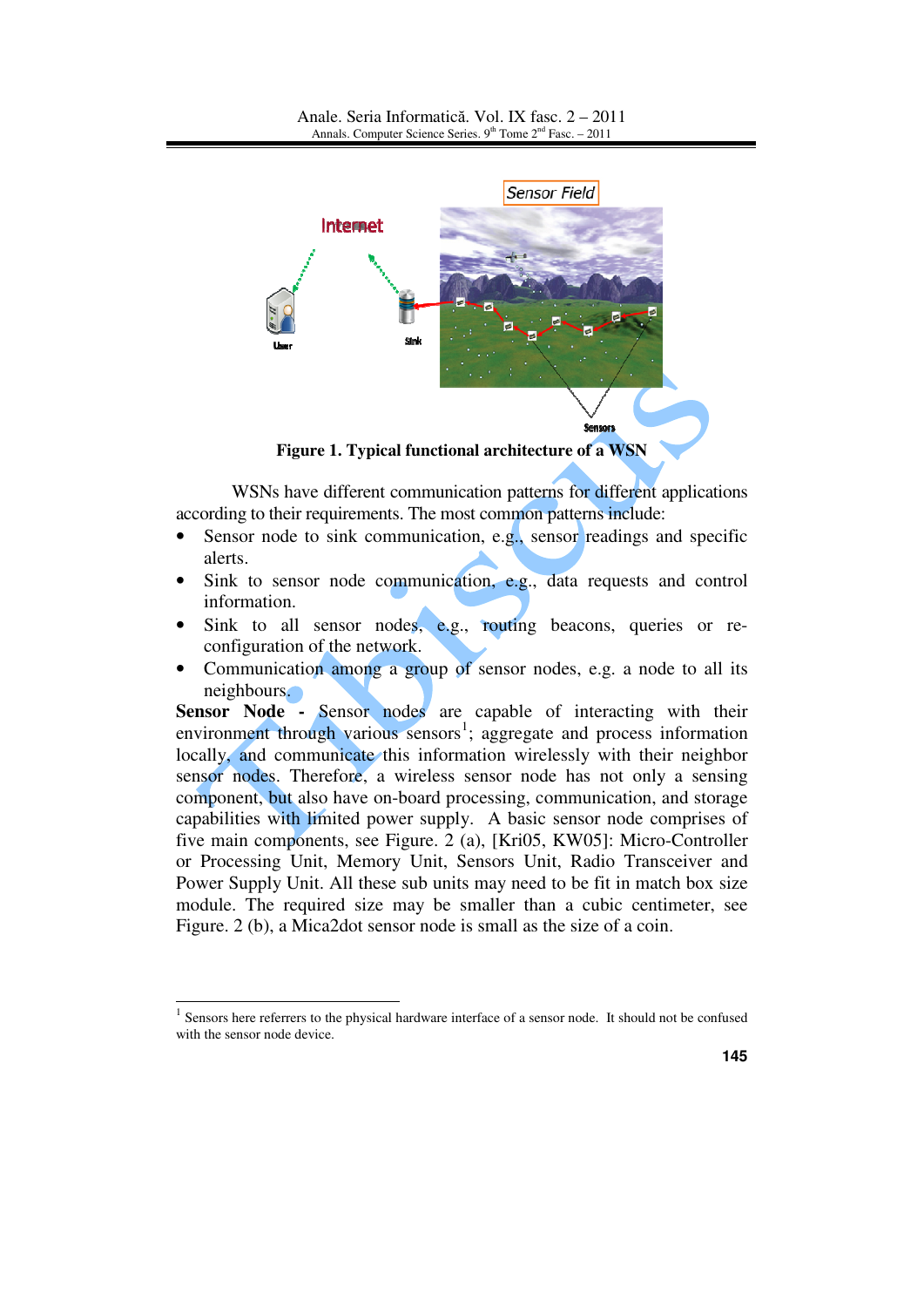

**Figure 2. (a) A sensor node hardware architecture and (b) Mica2 and Mia2dot motes supplied by Crossbow Technologies Inc.**

These tiny sensor nodes must consume extremely low power, operate in high volumetric densities, and have low production cost, be dispensable and autonomous, operate unattended, and be adaptive to the environment. Apart from the above mentioned basic components, a sensor node can have additional components, depending on the nature of application. Additional components can be a location finder or Geo-positioning system, power generator and an actuator or mobilizer. A wide variety of platforms had been developed in recent years, including Mica2, MicaZ, Iris, Cricket, Telos, SunSPOT, and IMote 2, just to name a few [AV10].

Much work has been reported on different aspects of WSNs [AY05, A+02b, Y+08]; however, much of this work focuses on a specific area. In this context, this article contributes a general survey on WSNs. We believe this work will assist researchers to develop sound introductory background knowledge and understanding of WSNs. The rest of the paper is organized as follows. In Section I, we describe some various sensor network scenarios. In section II, we discuss applications of WSNs. In Section III, we describe the unique characteristics of WSNs and mention some of the most important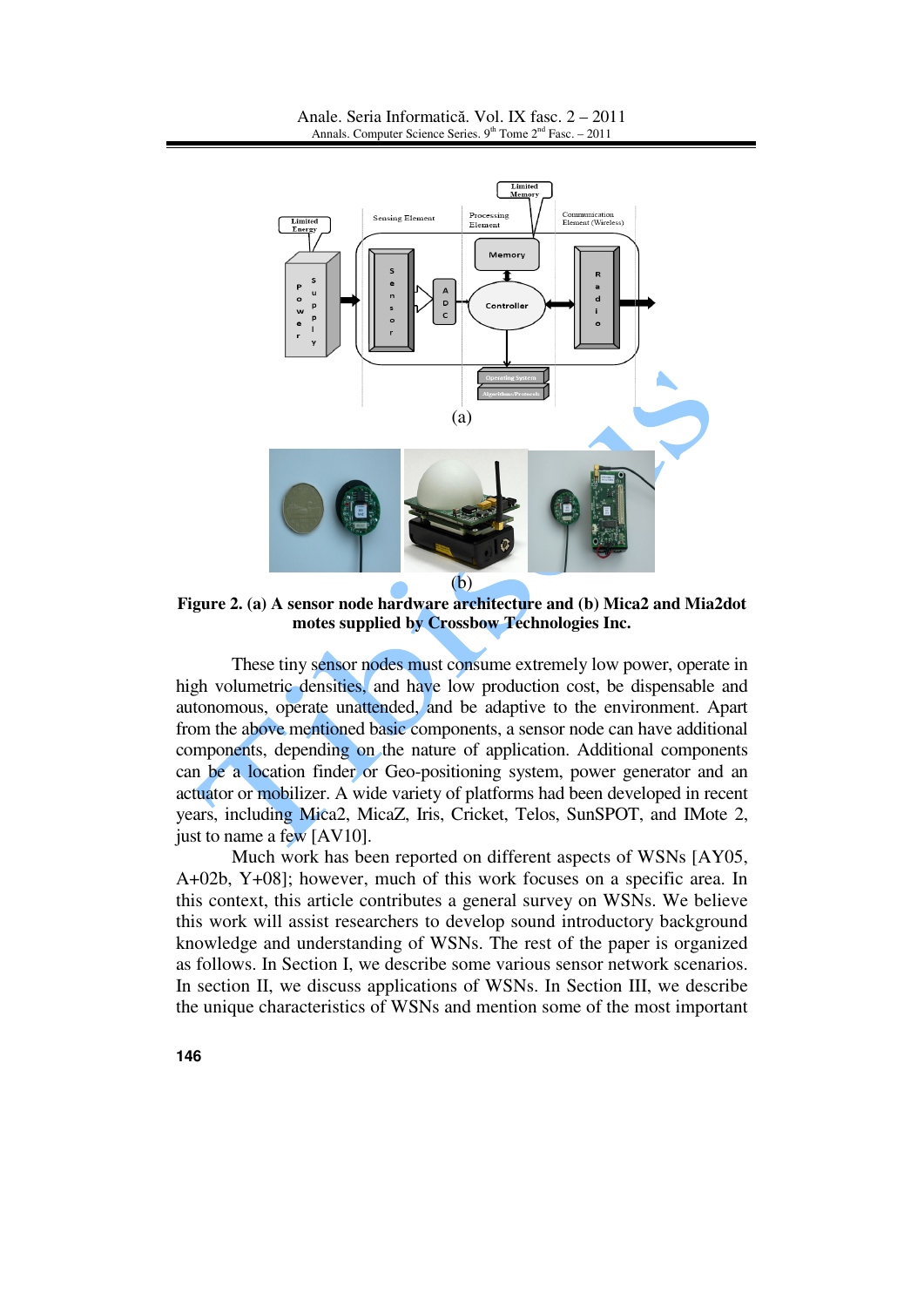design challenges in WSNs. Section IV, present the paper contribution and finally the conclusion and future work in last section.

# **1. Sensor Networks Scenarios**

The arrangement of sensor nodes and sinks in the network and their interaction patterns show different sensor network scenarios [CA06]. The choice of a particular sensor network scenario is contingent upon the type of application. Some of the most relevant sensor network's scenarios are:

- **Homogeneous and Heterogeneous Sensor Networks -** In homogeneous sensor networks, all sensor nodes are identical in terms of battery energy and hardware capabilities and complicity. While in heterogeneous sensor network two or more different types of sensor nodes have different battery energy, communication range and functionality. Heterogeneous sensor networks have proven to be more successful in real deployments because of their potential to increase network lifetime and reliability without significantly increasing the cost [GP09].
- **Static and Mobile Sensor Networks As the name depicts, there is no** motion among communication sensors and source in a static sensor network. In contrast, in mobile sensor networks, either the sensor nodes or the phenomenon under observation are mobile [CC07]. Mobility in sensor networks has many requirements and related challenges in terms of energy consumption and network-reconfiguration.
- **Event-Based and Query Based Sensor Networks -** In even-based or source-driven WSNs, sensors initiate data transmission for observed events to interested users or sink, including possibly reporting sensor readings periodically [I+11]. However, in query-based sensor networks, the sensors remain silent until they receive a query from the interested entities only [Dre07].
- **Flat and Hierarchical Sensor Networks -** The architecture of traditional WSNs generally adapts a flat structure, where a large number of homogenous sensor nodes are deployed in the mentoring area, and the data is routed sensor by sensor to the sink see Figure 3 (a). However, hierarchical WSN is usually composed of some kind of heterogeneous devices, which mainly act as sinks that are responsible for gathering and forwarding data from underlying sensor nodes see Figure 3 (b). Some of them are energy-rich or rechargeable; some have a better capability of communication than that of sensor nodes, and some even are able to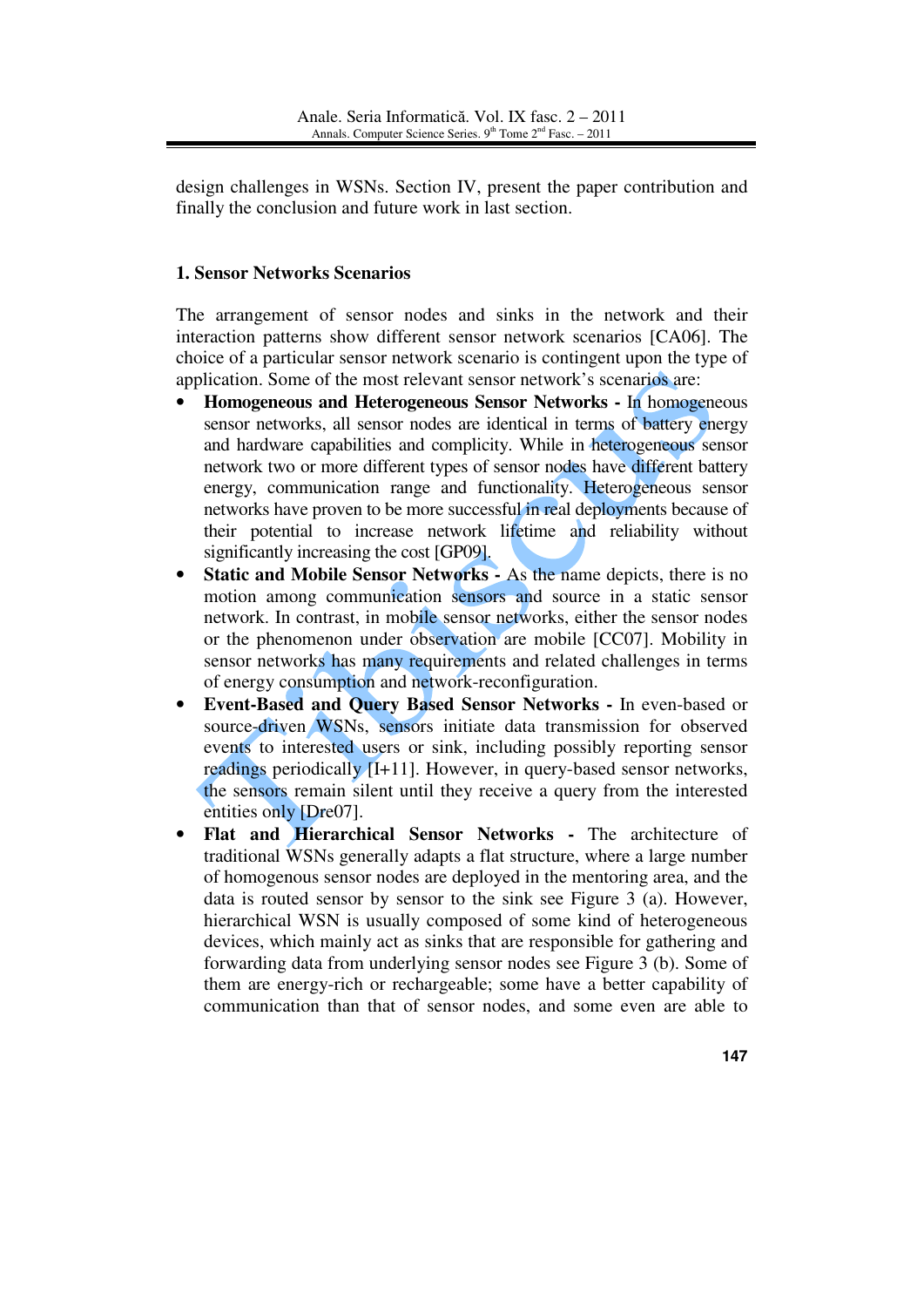move randomly [XP10]. A common example of a well-known hierarchical clustering algorithm is LEACH [H+00].



**Figure 3. (a) Flat architecture and (b) Hierarchical architecture**

## **2. Applications of Wireless Sensor Networks**

Initially, WSNs have been conceived and developed for military applications in mind, specifically battlefield surveillance and tracking of enemy activities. However, in the past few years many WSNs applications, including both civil and military have been developed and deployed. In fact, its civil applications considerably outnumber the military ones, and presently WSNs have been used in many practical applications. According to IDTechEx research in the new report, "Wireless Sensor Networks 2011- 2021", WSN will grow rapidly from \$0.45 billion in 2011 to \$2 billion in 2021. The report further says that WSNs will eventually enable the automatic monitoring of forest fires, avalanches, hurricanes, failure of country-wide utility equipment, traffic, hospitals and much more over wide areas, something previously impossible [Das11]. Applications of wireless sensor's networks are very much same as mobile sensor's network. A mobile ad-hoc sensor network follows a broader sequence of operational scenarios, thus demanding a less complex setup procedure [A+10].

**148** In the literature, civil and military applications are mainly classified into to two broad categories: Monitoring and Tracking [A+02b, Y+08, H+08, S+07a]. Civil monitoring applications include environmental monitoring (indoor/outdoor), health monitoring, power monitoring, industrial processes monitoring. Civil tracking applications include tracking human (e.g. tracking and monitoring doctors and patient inside a hospital), animals tracking, objects and vehicles theft control tracking system, etc.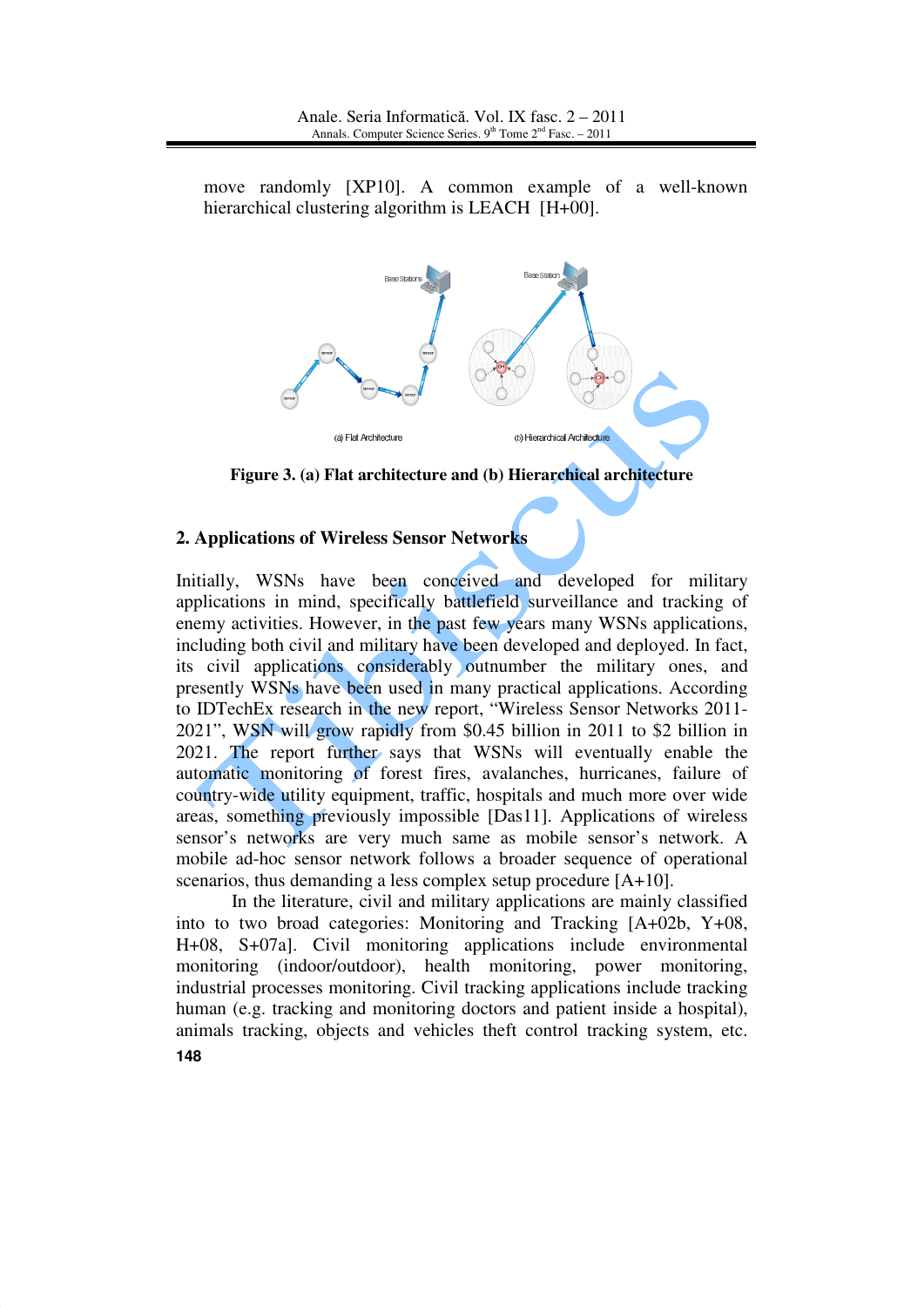WSNs can be an integral part of military command, control, communications, computing, intelligence, surveillance, reconnaissance and targeting C4ISR (Command, Control, Communications, Computers, Intelligence, Surveillance and Reconnaissance) systems [Y+08]. Military applications of WSNs are monitoring and tracking the enemy movement, monitoring friendly forces, equipment and ammunition, battlefield surveillance and security detection, and chemical attack detection. For example, figure. 4, shows a WSN deployed in a factory to monitor chemical spells, contamination and fire in the area and sends this information to the control centre using the Internet or satellite to take action.



**Figure 4. An example of a WSN deployed in an atomic reactor for monitoring**

Below we describe some of the existing and popular real-word WSNs projects for different applications, including both Civil and Military one.

**PinPtr** – PinPtr (Figure 5. [S+04]) is a counter-sniper system developed to detect and locate shooters. Sensors are densely deployed to detect and measure the time of arrival of muzzle blasts and shock waves from a shot. Sensors route their measurements to a base station (e.g., a laptop or PDA) to compute the shooter's location. Sensors in the PinPtr system are second-generation Mica2 motes connected to a multi-purpose acoustic sensor board.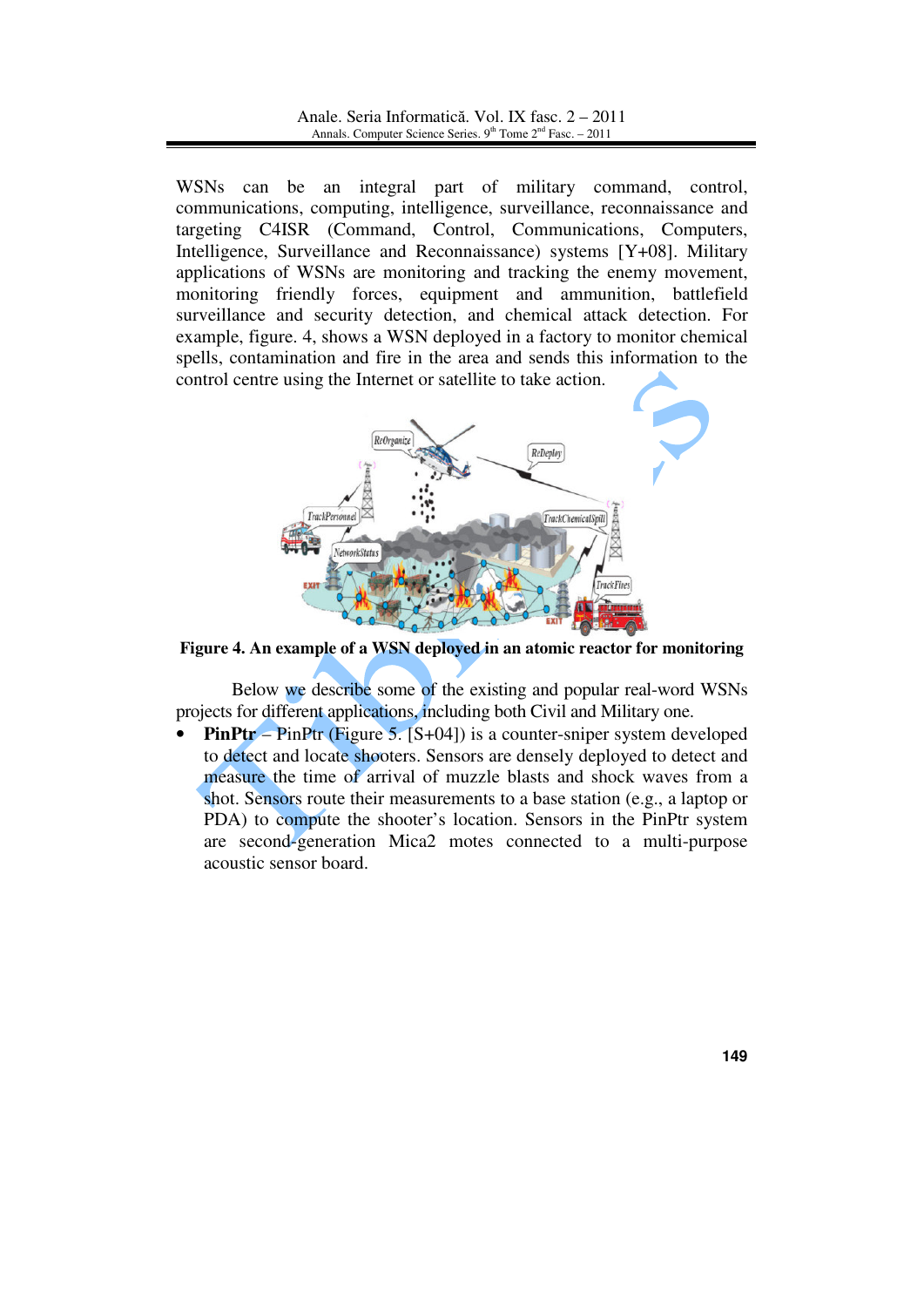

**Figure 5. PintPtr counter-sniper system**

• **FireWxNet** - It is a multi-tiered wireless system for monitoring weather conditions in rugged wild land fire environments. FireWxNet (Figure 5) enables the fire fighter community to measure and view fire and weather conditions over a wide range of locations and elevations within forest fire [H+06].

Recently, the use of WSNs has highly increased in Critical Infrastructure Monitoring and in the area of Emergency Response Applications [N+11] specially in metropolitan areas. In Metropolitan areas, effective monitoring is a very challenging task. Environmental pollution – whether in the form of gases such as  $CO2$  and  $NO2$  or dust  $\neq$  is a big health threat in urban areas, which cause many diseases. In addition, structural monitoring of many largest structures, including buildings, bridges, roads that are located in the city need constant monitoring and is critical for public safety. Libelium, a leading technology firm in WSNs, recently announces the completion of its Smart Cities platform. A new sensor board that can measure noise, pollution, dust quantities, structural health and garbage levels.

#### **3. Characteristics of wireless sensor networks**

Due to the intrinsic resource constrained nature of WSNs and its application scope; there are many characteristics of WSNs, which make it unique. In general, characteristics of wireless sensor's network relate it with mobile adhoc network. Mobile ad-hoc network is defined with characteristics such as purpose-specific, autonomous and dynamic. This section discusses some of these unique characteristics which include [KW05, AV10, S+07b]:

**Application Specific –** WSNs are highly application specific. Different applications have different requirements. E.g. a sensor network with very different network densities - from very sparse to very dense deployment -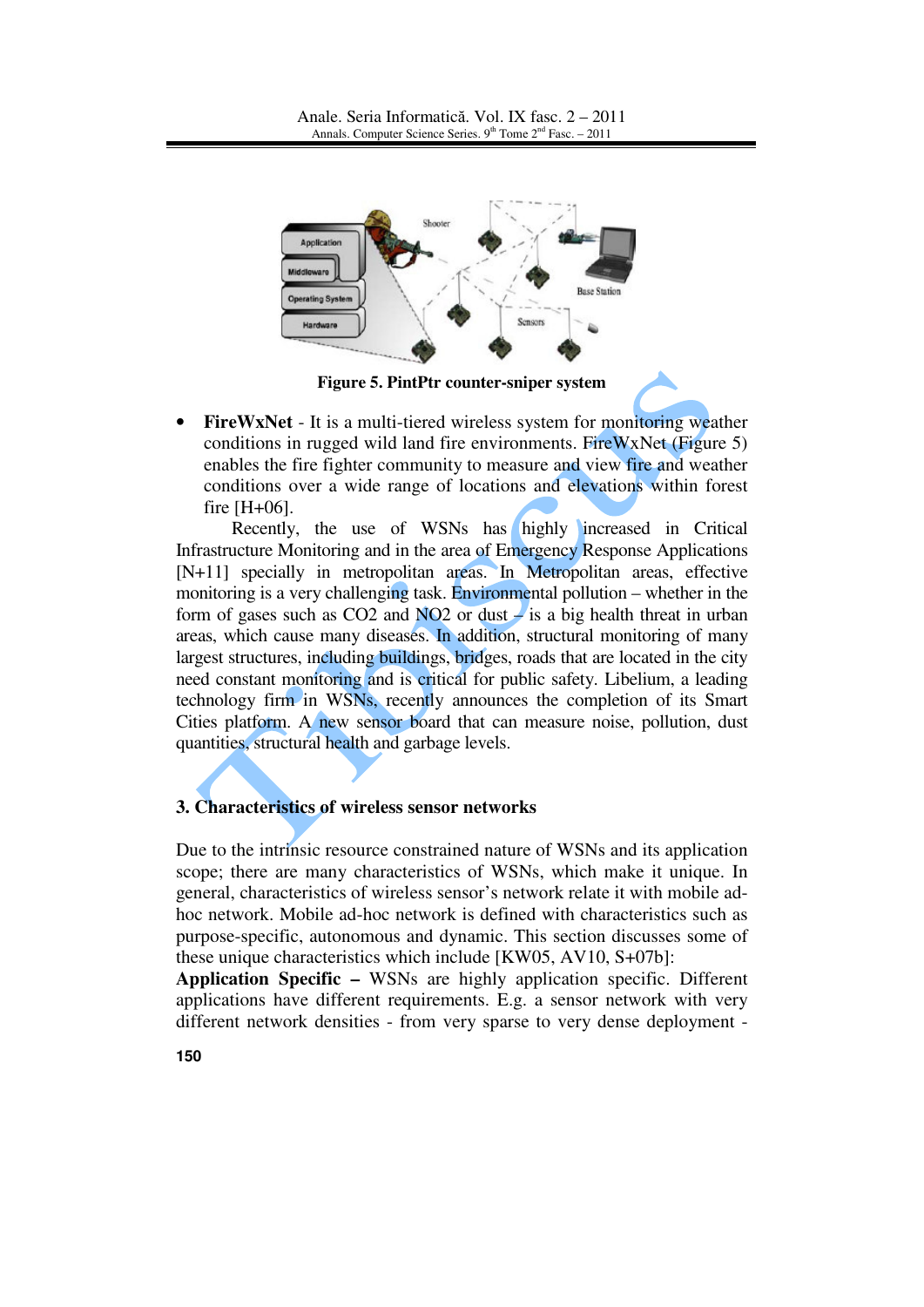will require different communication protocols. Therefore, there is no "onesize-fits-all" solution for all these potentially very different possibilities.

**Sensor Limitations –** In many sensor networks, sensor nodes have limited power (probably a few hundred mAh), limited computing capability, small memory (probably a few hundred Kbytes of RAM), low data transmission (up to 20Kbps) and limited computing range (10-50 meters). Due to these limitations, the impact of energy considerations on the entire system architecture of WSNs is much deeper. Specific protocols and algorithms have to be designed to take into account these limitations. To compensate for these resource limitations, energy-efficient operations is a key technique. **Dense Deployment –** Potentially, WSNs scale to a much larger number (thousands or perhaps hundreds of thousands of sensor nodes) of sensor nodes to study a phenomenon, depending on the nature of the application. From a network point of view, in a large-scale WSN, sensor nodes will require to act as relay nodes to avoid using a long-distance antenna which as high-power consumption. Therefore, multi-hop communication is a particular feature of WSN to conserve energy consumption.

**Hostile Deployment Environment –** WSNs may be deployed in an inaccessible and hostile environment (e.g. volcano monitoring, battlefield surveillance, bottom of an ocean, etc.) where there is less or no human intervention. Typically, sensor nodes operate unattended in remote geographic areas for a long period of time [A+02a, C+04]. This characteristic makes WSNs unique from other traditional wireless networks. **Self-Configuration –** Because of their scale and nature of their applications, WSNs are inherently unattended distributed system. WSN configures most of its operational parameters autonomously, independent of external configuration. In most of the applications, from the very start, nodes configure their own topology; localize, synchronize, and calibrate themselves to coordinate inter-node communication; and determine other important operating parameters. Furthermore, WSNs have self-configuration and self-organizing capabilities to manage the network resources and reconfigure the network dynamically in the presence of mobility and faults.

The unique nature of WSNs and its characteristics pose a number of related challenges and issues that should be addressed to improve performance, lifetime, QoS, and reliability of WSNs. In the next section, we will briefly discuss some of the challenges in WSNs.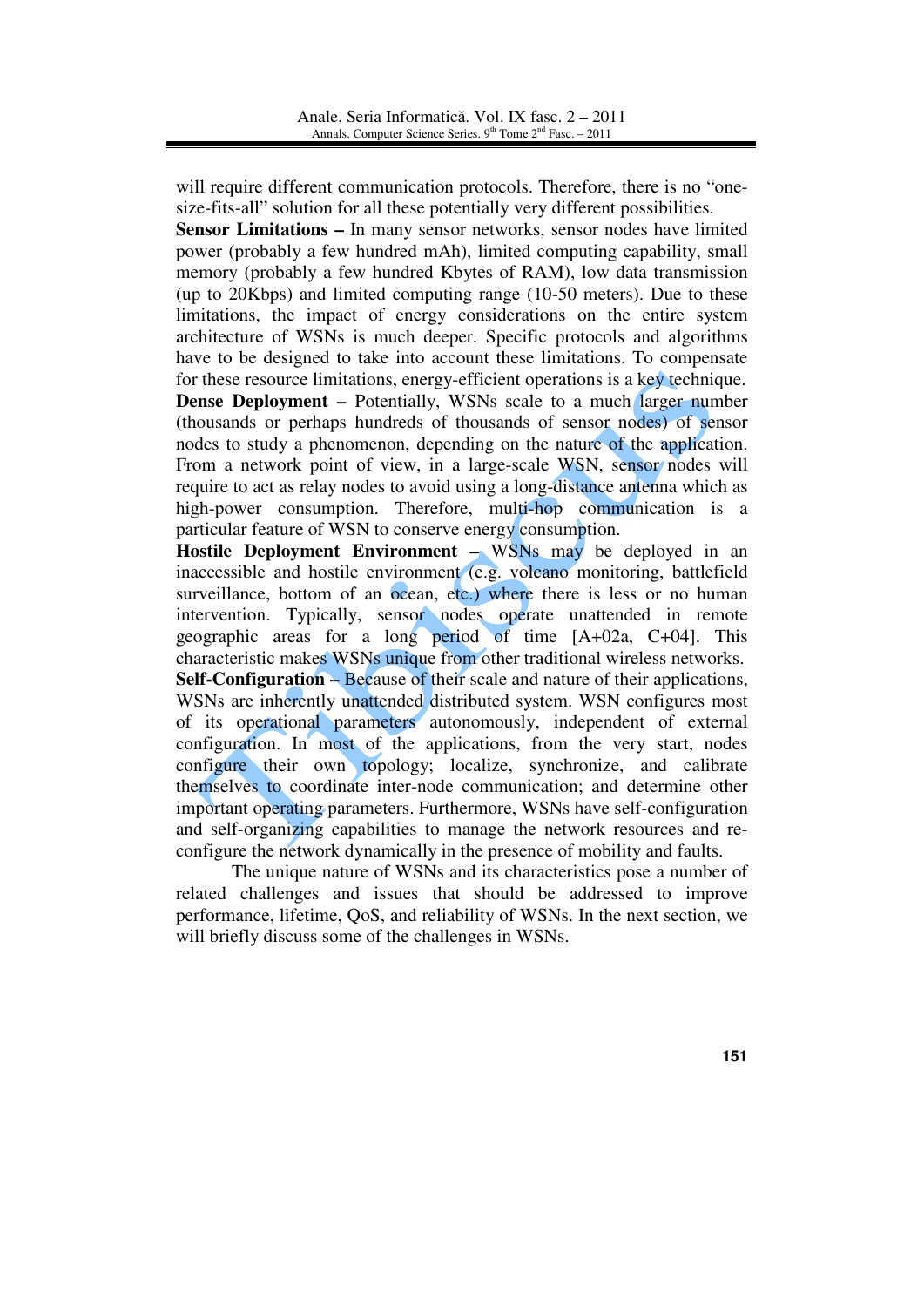#### **4. Challenges in Wireless sensor networks**

Due to the resource limitations, WSNs are subject to a variety of design challenges, leading to the development of protocols and algorithms specific to WSNs. For instance, one of the main design goals of WSNs is to prolong the lifetime of the network and prevent connectivity degradation by employing aggressive energy conservation and fault management techniques. Therefore, existing routing protocols and architectures designed for traditional wireless network cannot be used directly in WSNs [CA06]. Such requirements are, to some extent, similar to those in mobile ad-hoc networks. Some of the known protocols of mobile ad-hoc networks are mobile ad-hoc on-demand data delivery protocol (MAODDP) [A+02c, A+08]; Destination sequence distance vector routing (DSDV) and dynamic source routing (DSR). This section describes some of the key challenges that need to be taken into account when designing protocols and architecture for WSNs [A+02b, Y+08].

**Limited Energy Reserves and Energy-Efficiency - In many WSN** scenarios, sensor nodes have limited energy reserves (mostly operated by AA batteries), and recharging or replacing these energy sources in the sensor network field is usually not practical. Therefore, to conserve energy and provide energy-efficient operations becomes one of the principal challenging techniques for WSN. Energy-efficiency plays a vital role to prolong the lifetime of a WSN.

**Mobility and Network Dynamic Topology -** Due to the mobility of nodes, the topology of the sensor network frequently changes, thereby; it is necessary to update the routing information of a sensor node, which consumes a significant amount of energy and reduces the overall system lifetime. Furthermore, network topology also changes due to the factors such as device failure, malfunctioning, and interference, which brings more complicated challenges (related to security, scalability, routing, network management and so on) [L+07]. The network management system and communications protocols should support network's robust operations despite these dynamics by adapting to the changing network environment.

**Scalability -** Scalability can be defined as: if the network size grows, the system should be flexible enough to allow this growth anywhere and anytime without affecting network performance. For many envisioned applications the number of sensor nodes deployed in the sensing area may be in order of hundreds, thousands or more. Protocols need to be inherently distributed, involving localized communication, and sensor network must utilize hierarchical architectures in order to provide such as scalability.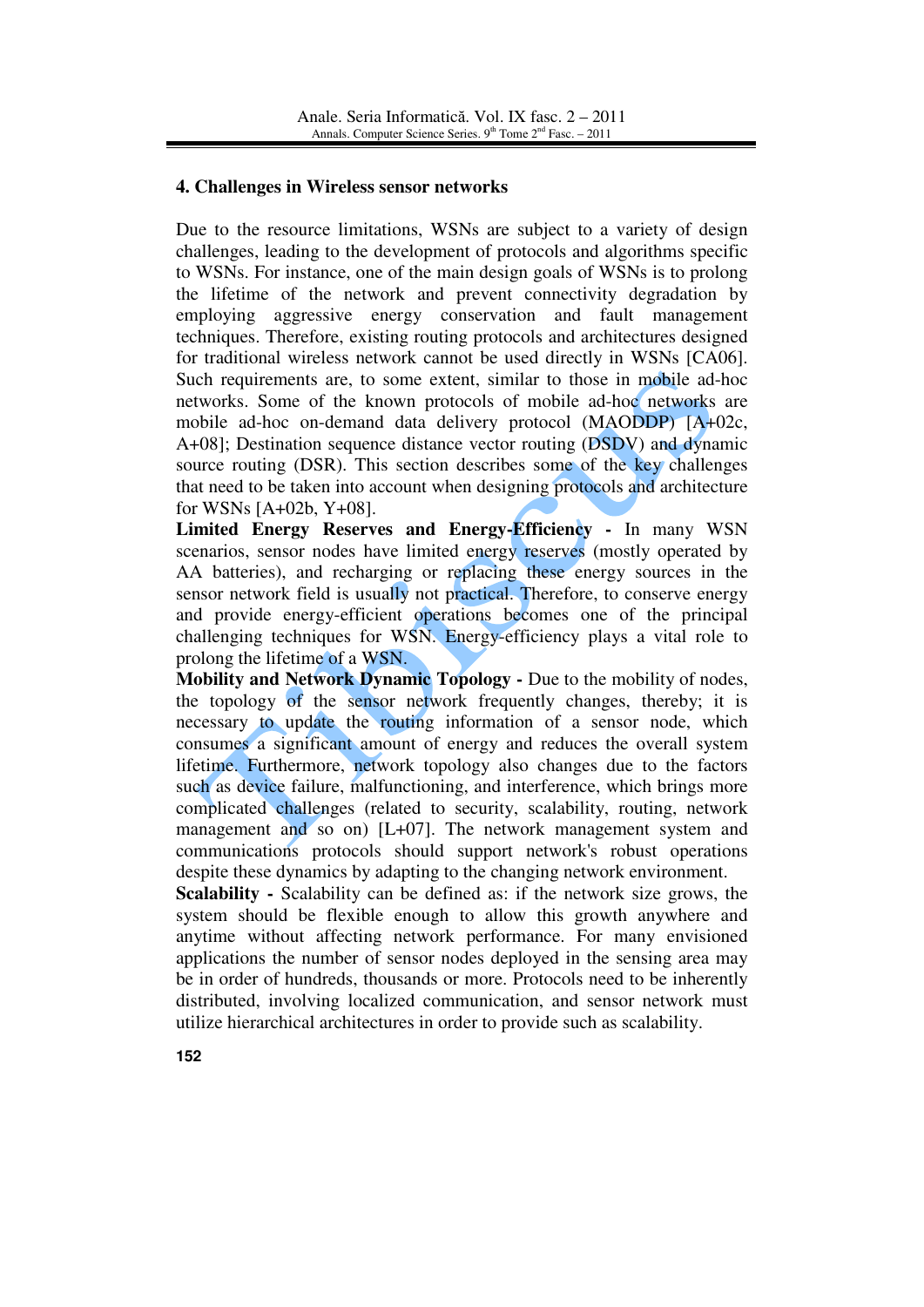**Wireless Networking -** The reliance on wireless communication technology poses a number of challenges to the design and deployment of WSNs. Increasing distance between a sensor node and a base station rapidly increases the required transmission power. Therefore, it is more energyefficient to split a large distance into several shorter distances, leading to the challenge of supporting multi-hop communication and routing.

**Lightweight Software Design -** The small form factor and resource restrictions on sensor node hardware impact the software design at various levels of application development. For example, the sensor node Operating System (OS) must have small memory footprints and must be efficient in their resource management tasks. Therefore, the software architectures and solutions (operating systems, network protocols, middleware) designed must be lightweight and must operate efficiently on very resource-constrained sensor node hardware [KW05, AY05].

**Unattended Nodes and Self-Organization -** Many sensor networks' applications are deployed in hostile and inaccessible environments, usually operate unattended. Therefore, sensor network must be self-managing in the way that they configure themselves, operate and collaborate with other nodes and adopt to failures, changes in the environment, and changes in the environmental stimuli without human intervention [DP10, Dre07, H+05]. Self-management can take place in a variety of forms. Self-organization is the term frequently used to describe a network's ability to adapt configuration parameters based on system and environmental state. Sensor nodes should be self-organizing as the ad-hoc deployment of these unattended nodes requires the system to form a covered and connected network. The node organization techniques should also take the resource limitations of sensor nodes into account while forming the network.

Fault Tolerance and Fault Management - Due to their low-cost, tiny sensor nodes are normally deployed in a remote hostile territory, where they suffer numerous attacks. The node can get crashed by external factors such as heavy rain fall, or it can fail due to battery exhaustion. Therefore, fault tolerance becomes vitally important for WSNs, where they must be able to respond to the faults and failures and must ensure the smooth operations of the system**.** A set of functions or applications designed specifically for this purpose is called a *fault-management platform*. By employing belligerent fault management operations, the network lifetime and reliability can significantly be improved. Sympathy, MANNA, WinMS, and WSNMP are some of the most notable work focuses on fault management in WSNs [K+09, K+10]. The main drawbacks of the current fault tolerance mechanisms are that they consume large computational resources and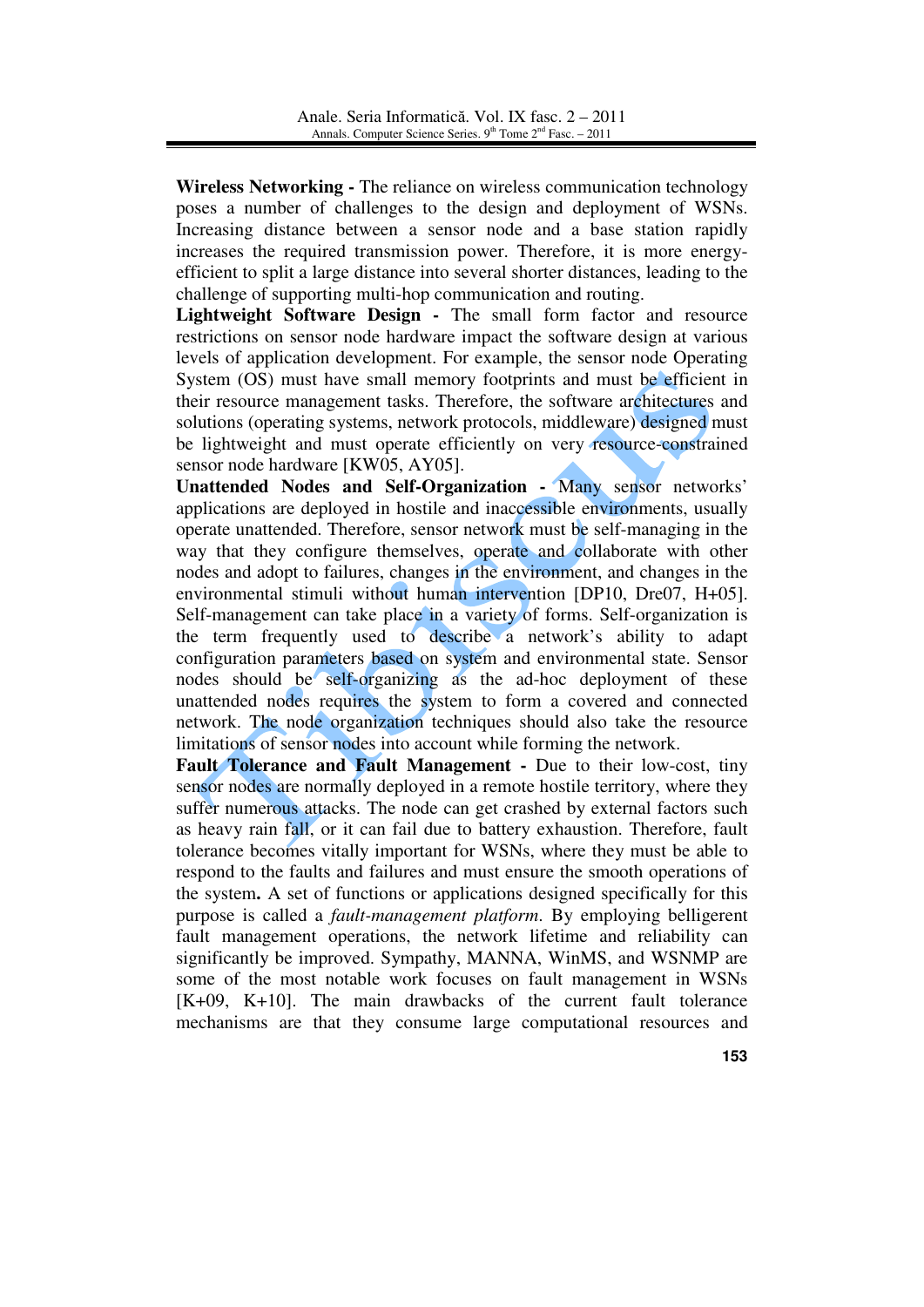energy. The implementation of low cost and high reliable fault tolerance mechanisms is a major challenge in WSNs.

**Other Challenges:** Other challenges mentioned in the literature are: production cost [L+07, HM06], programmability and maintainability [KW05], security, synchronization and localization [KW05, A+02c], Quality of Service (QoS) [HM06], and heterogeneity of devices, just to name few.

# **5. Contributions**



WSNs are being deployed in different places and have been assisting us for over a decade. Such networks have been proving their importance in meeting challenging of today's world. In essence, a growing interest in them requires addressing challenges evolve around WSNs. Much effort is under going to resolve some of the existing issue. However, most of the existing literature on WSNs focuses on a specific area, and less attention has been paid on topics, which can aid researchers at early stages to develop their background understanding and knowledge. The contribution of this paper is to fill the gap of survey studies within this area by compiling and presenting related information. In this context, essential topics are being presented in a manner, which can give a researcher an insight view of WSNs. A review presented in this paper could yield a direct impact on a researcher selection of area of further study. In addition, certain aspects which are not otherwise well presented in the reported literature have been included. That's to detail operational requirements; characteristics, applications and challenges of WSNs.

# **Conclusions and future work**

We have presented a research based review of WSNs with a view of filling gap of such studies. WSNs have been successful in providing surveillance and data collection services for situations where it is not possible or difficult otherwise. Research interest in such network has been growing both in industry and academia. In this academic article besides an in-depth detail of WSNs working, specific focused has been given to explain some associated essential topics. Unlike traditional wireless networks, where the main focus is on maximizing channel throughput or minimizing node deployment, the major design goals of WSNs is to extend system lifetime, improve network performance and enhance system robustness. In the light of a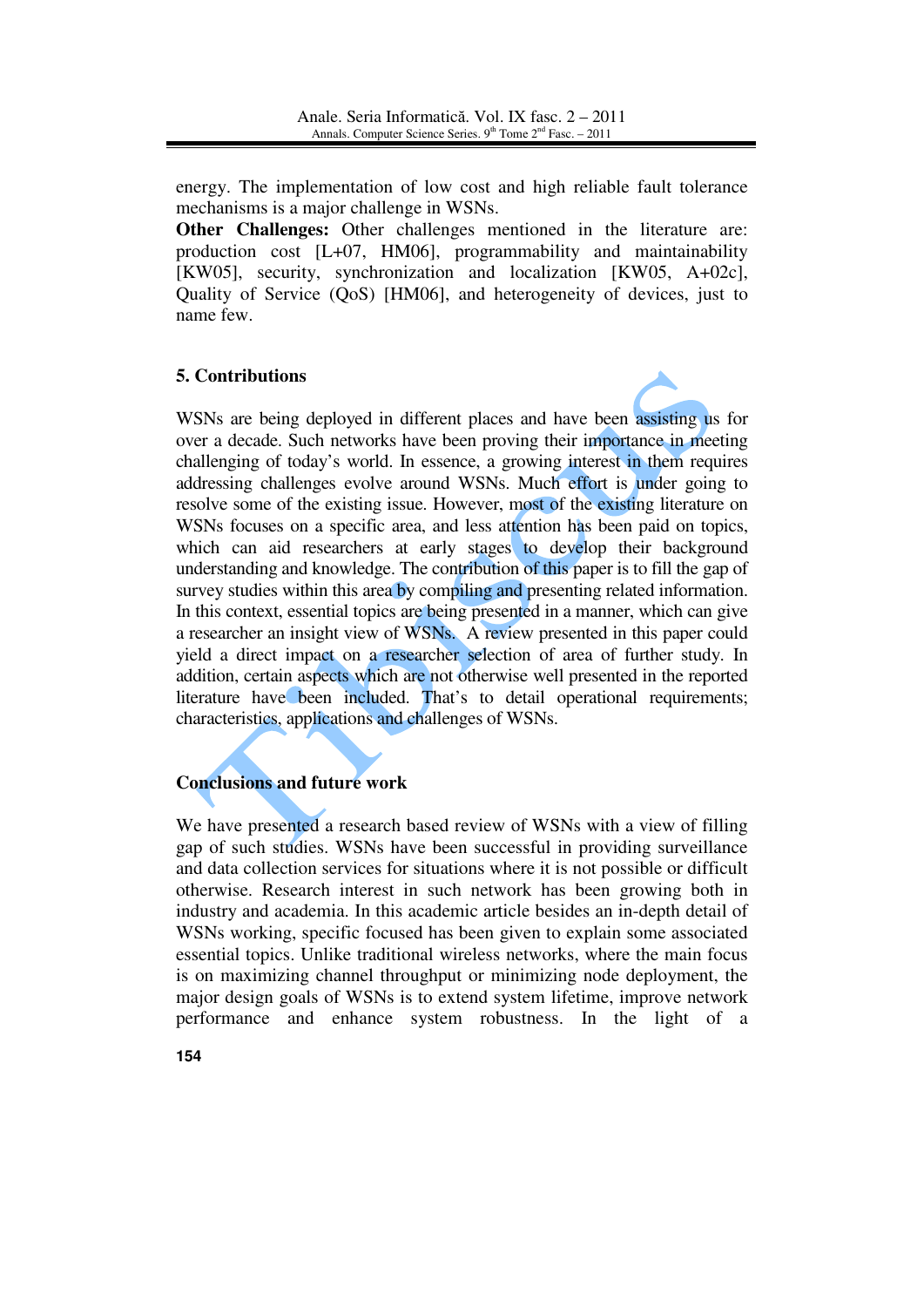comprehensive literature survey [K+09, A+08, A+10], energy-efficient operations and fault management has been identified as the core design issues of WSNs. By employing belligerent energy-efficient and fault management operations, the network lifetime and reliability can significantly be improved.

We believe this work will assist researchers to develop sound introductory background knowledge and understanding of WSNs.In future, we will be conducting further research by paying attention to the selected fundamental concepts of such networks. We are committed to share our finding with the on-going research in this area.

## **Acknowledgment**

The author acknowledges University of Malakand (UOM), KPK, Pakistan, and Higher Education Commission (HEC) of Pakistan for funding towards his PhD project.

## **References**

- [AV10] **I. F.Akyildiz, M. C. Vuran** *Wireless Sensor Networks*: A John Wiley and Sons, Ltd, Publication, August 2010.
- [AY05] **K. Akkaya, M. Younis** *A survey on routing protocols for wireless sensor networks*" Ad Hoc Networks, vol. 3, pp. 325-349, 2005.
- [A+02a] **I. F. Akyildiz et al.** *A survey on sensor networks*, presented at the IEEE Communication Magazine, 2002.
- [A+02b] **I. F. Akyildiz et al***. A Survey on Sensor Networks*", IEEE Communication Magazine, pp. 102-114, 2002.
- [A+02c] **I. F. Akyildiz et al***. "Wireless sensor networks: a survey,*  Computer Networks*,* vol. 38, pp. 393-422, 2002.
- [A+08] **M. Asim et al.** *A Fault Management Architecture for Wireless Sensor Networks*", in International Wireless Communications and Mobile Computing Conference, IWCMC '08, Crete Island, Greece, 2008, pp. 779-785.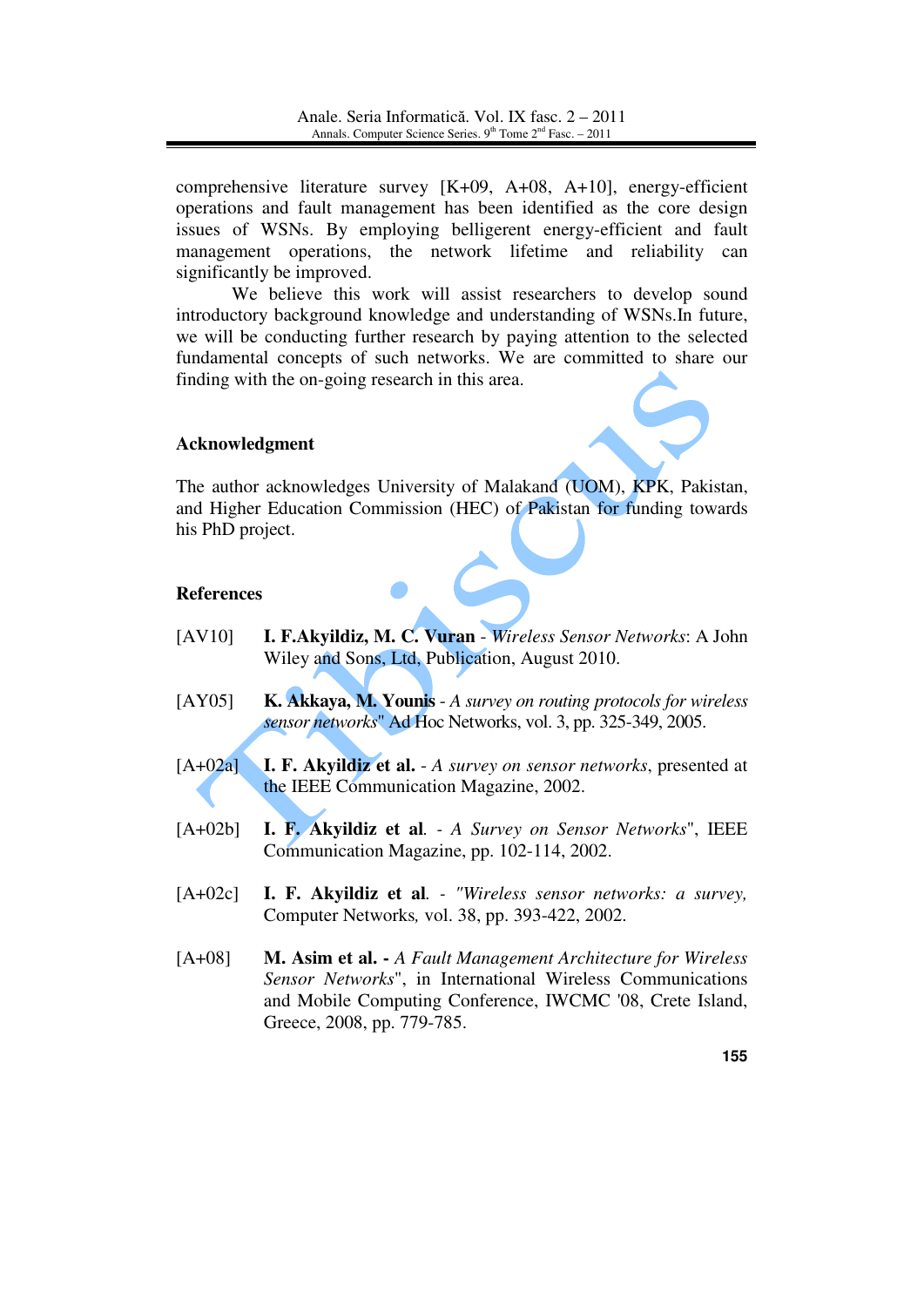- [A+10] **M. Asim et al.** *Sensor Networks Management: A Survey,*  presented at the 11th Annual PostGradute Symposium on The Conference of Convergence of Telecommunications, Networking and Broadcasting (PGNet'10), Livepool John Moores Univeristy, UK, 2010.
- [C+04] **D. Culler et al.** *Overview of Sensor Networks*, presented at the IEEE Computer Magazine, 2004.
- [CA06] **C. Cordeiro, D. P. Agrawal** *Ad hoc & sensor networks, Theory and Applications*: World scientific publishing, 2006.
- [CC07] **Y. M. Chen, S. H. Chang** *Purposeful Deployment via Self-Organizing Flocking Coalition in Sensor Networks*, International Journal Computer Science and Applications, vol. 4, pp. 84-94, 2007.
- [CSR04] **J. Carle, D. Simplot-Ryl** *Energy-Efficient Area Monitoring for Sensor Networks*, presented at the IEEE Computer Magazine, 2004.
- [Das11] **R. Das** *Wireless sensor networks: creating a \$2 billion market in 2021*, *[online] Available: http://www.energyharvestingjournal.com/articles/wirelesssensor-networks-overcoming-challenges-to-2-billion-in-2021- 00003663.asp?sessionid=1,* [Accessed: Sep.2011].
- [Dre07] **F. Dressler** *Self-Organization in Sensor and Actor Networks*: John Wiley & Sons Ltd, 2007.
- [DP10] **W. Dargie, C. Poellabauer** *Fundamentals of wireless sensor networks theory and practice*: A John Wiley and Sons, Ltd., Publication, 2010.
- [GP09] **S. Gupta, N. Parveen** *Optimum Node Deployment Strategy for Heterogeneous Wireless Sensor Network by Estimating Network Lifetime*, presented at the 2nd International Conference on Emerging Trends in Engineering and Technology (ICETET'09), 2009.

**156**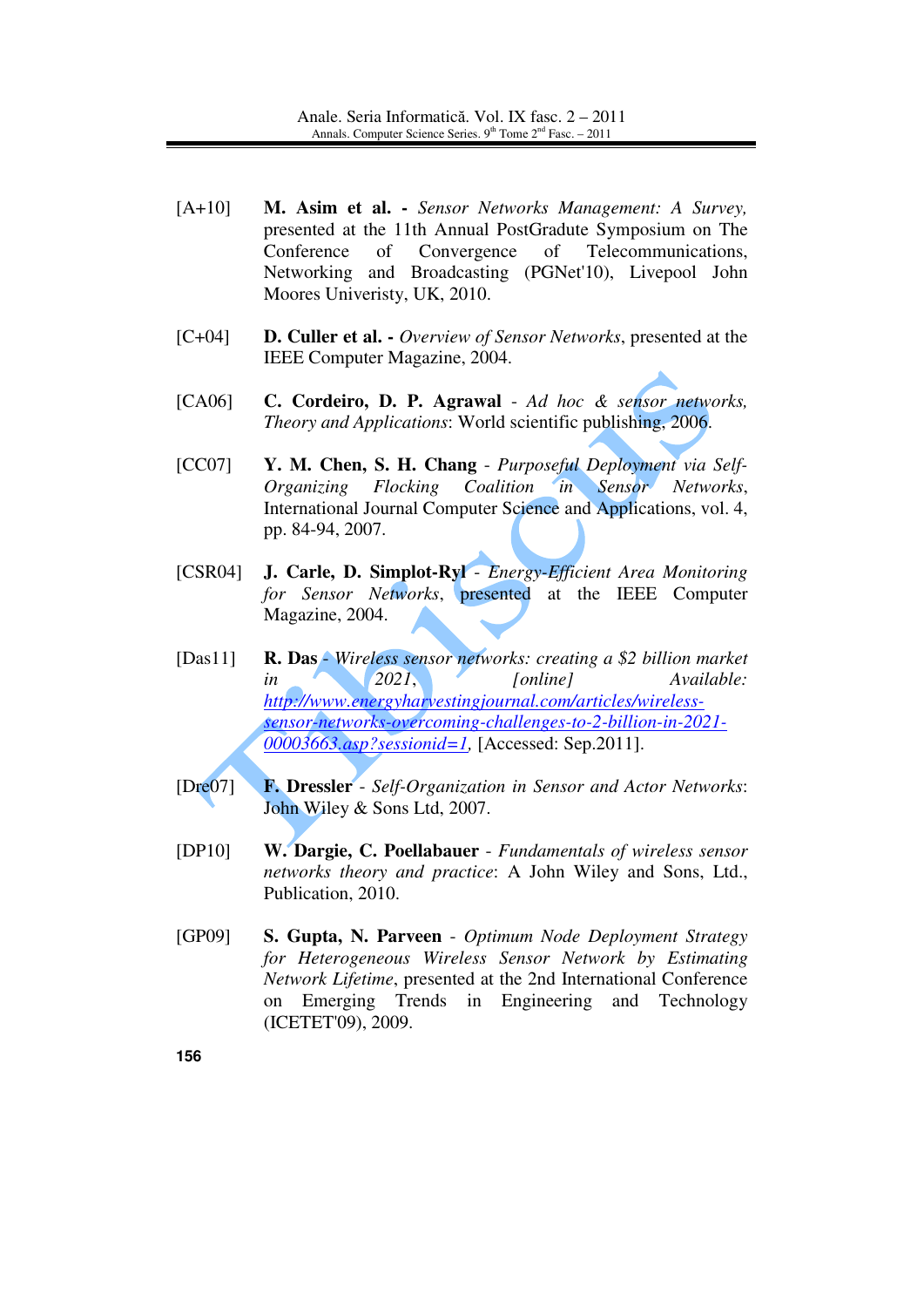- [HM06] **S. Hadim, N. Mohamed** *Middleware: Middleware Challenges and Approaches for Wireless Sensor Networks,* IEEE Distributed Systems, vol. 7, pp. 1-23, March 2006.
- [H+00] **W. R. Heinzelman et al.** *Energy- Efficient Communication Protocol for Wireless Sensor Networks*, presented at the Proceedings of the 33th Hawaii International Conference on System Sciences, 2000.
- [H+05] **K. Herrmann et al.** *Self management: the solution to complexity or just another problem?*, IEEE Distributed Systems Online*,* vol. 6, 2005.
- [H+06] **C. Hartung et al.** *Firewxnet: A multitiered portable wireless system for monitoring weather conditions in wildland fire environments*, in Proceedings of International Conference on Mobile systems, Applications and Services (MobiSys'06), 2006, pp. 28-41.
- [H+08] **Y.-M. Huang et al.** *Wireless Sensor Networks and Applications*, 2008.
- [I+11] **C. Ing-Ray et al.** *Adaptive Fault-Tolerant QoS Control Algorithms for Maximizing System Lifetime of Query-Based Wireless Sensor Networks*, IEEE Transactions on Dependable and Secure Computing, vol. 8, pp. 161-176, 2011.
- [Kri05] **B. Krishnamachari** *Networking Wireless Sensors*: Cambridge University Press, New York, 2005.
- [KW05] **H. Karl, A. Willig** *Protocols and Architectures for Wireless Sensor Networks*: John Wiley & Sons, Ltd, West Sussex, England, 2005.
- [K+09] **M. Z. Khan et al.** *Design Considerations for Fault Management in Wireless Sensor Networks*, in Proceedings of the 10th Annual PostGradute Symposium on The Conference of Convergence of Telecommunications, Networking and